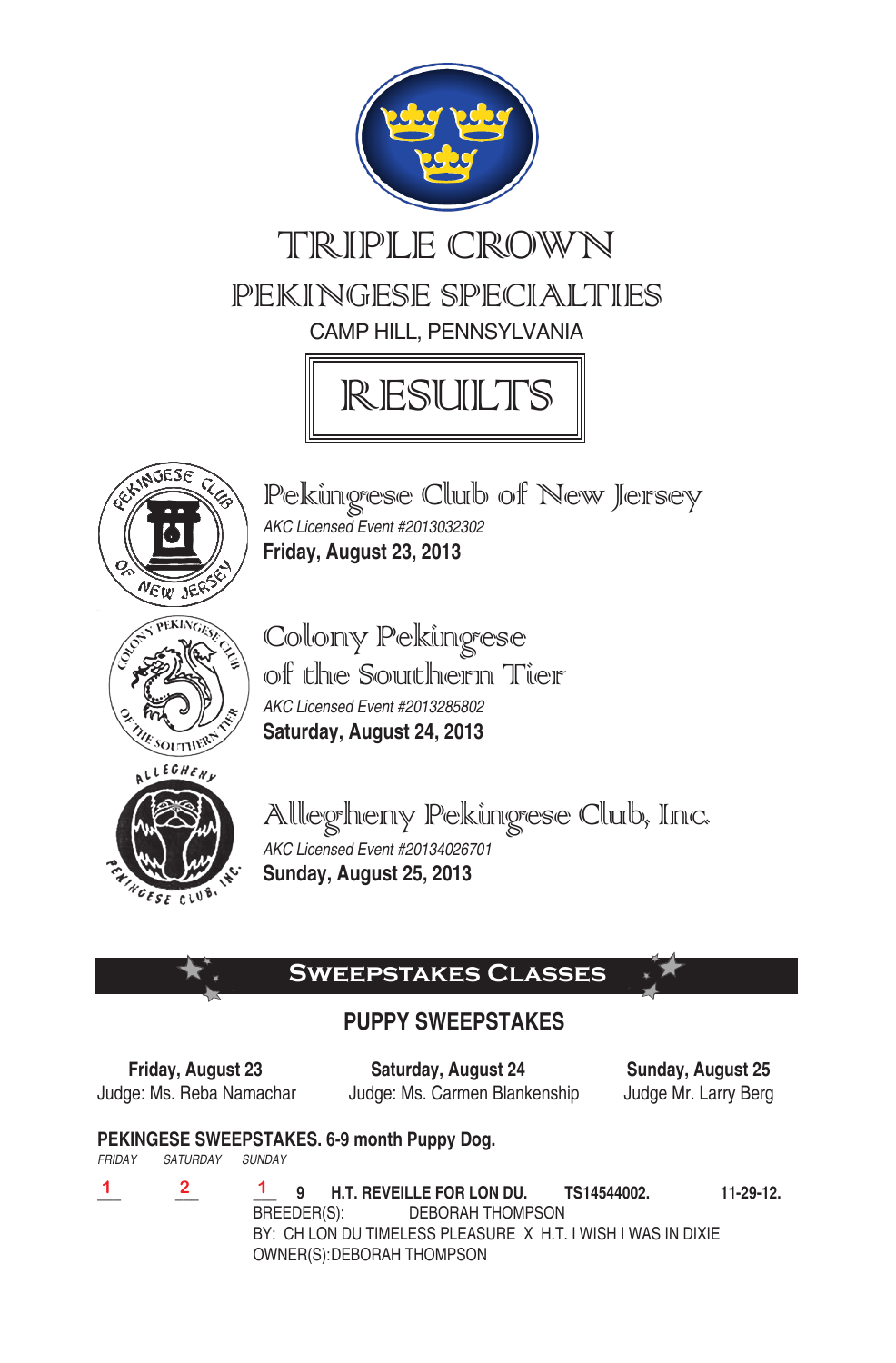*FRIDAY SATURDAY SUNDAY*

1 2 11 SUNBURST FERNANDO. **TS15480503.** 1-2-13. BREEDER(S): KAREN SCHULTZ-FRIES & RISHARD B. FRIES BY: CH. KATSA NAME OF THE GAME X SUNBURST TEAHOUSE OPAL OWNER(S): BRUCE SPENCER & JEFF LOCKARD

#### **PEKINGESE SWEEPSTAKES. 9-12 month Puppy Dog.**

- a sa karang sa kabupatèn Kabupatèn Kabupatèn Kabupatèn Kabupatèn Kabupatèn Kabupatèn Kabupatèn Kabupatèn Kabup **\_\_\_ \_\_\_ 19 PEKEDEN PHD FOR SCHUYLER. TS16958401.CAN 8-25-12.** BREEDER(S): THOMAS CURLEY & DIANE BELL BY: CH SCHUYLER LAPARATA ROBERT X SNOWPEAK BY CHANCE PEKEDEN OWNER(S): MARY SCHUYLER-CAMPBELL & THOMAS CURLEY & DIANE BELLE **1 1**
- **\_\_\_ \_\_\_ 33 KEVNAN'S PARTI BLEND DACHARI. TS15352201. 11-2-12.** BREEDER(S): KEVIN & NANCY CLARK BY: FOURWINDS BORN TO PARTY AT SUNN YENN X SPECIAL BLEND DACHARI OWNER(S): KEVIN & NANCY CLARK **3**
- **\_\_\_ \_\_\_ \_\_\_ 47 HOONG TAO'S PANDEMONIUM. TS15152801. 9-17-12.** BREEDER(S): DR. LOUIS & SYLVIA REZNICK BY: CH HOONG TAO'S HE SAYS IT ALL X CH HOONGH TAO'S LAYLA OWNER(S): DR. LOUIS & SYLVIA REZNICK **2 2 1**

#### **PEKINGESE SWEEPSTAKES. 12-18 month Junior Dog.**

and the contract of the contract of the contract of the contract of the contract of the contract of **\_\_\_ \_\_\_ 35 DRAGON PEKE'S THUNDER & LIGHTENING. TS0978803.1-16-12.** BREEDER(S): KATHERINE ELMY BY: FOURWINDS BORN TO PARTY AT SUNN YENN X DRAGONPEKE'S STAR OF THE ORIENT OWNER(S): TODD & KATHERINE ELMY **1 1** 

#### **PEKINGESE SWEEPSTAKES. 9-12 month Puppy Bitches.**

- **\_\_\_ \_\_\_ 18 PEKEDEN PEAR BLOSSOM. TS16961701.CAN 8-25-12.** THOMAS CURLEY & DIANE BELL BY: CH SCHUYLER LAPARATA ROBERT X SNOWPEAK BY CHANCE PEKEDEN OWNER(S): DIANE BELLE & THOMAS CURLEY **1 1**
- **\_\_\_ \_\_\_ \_\_\_ 22 KEVNAN'S EVENING PRIMROSE DACHARI. TS15352202. 11-2-12.** BREEDER(S): NANCY CLARK & KEVIN CLARK BY: FOURWINDS BORN TO PARTY AT SUNN YENN X SPECIAL BLEND DACHARI OWNER(S): MELODIE GAULT **2**

#### **PEKINGESE SWEEPSTAKES. 12-18 month Junior Bitches.**

 **\_\_\_ \_\_\_ 12 RISING SUN'S PRINCESS LUCY LU OF PROVINCIAL PALACE. TS11706403. 5-2-12.** BREEDER(S): PAULA RASEY & DIANA K. SMOTHERS BY: LITTLETOWN'S RHETT DRAGON X RISING SUN HEAVEN SENT **1** 

OWNER(S): MELANIE D. MARSHALL & MICHAEL KRUPINSKI

| <b>BEST IN SWEEPSTAKES:</b> | 19 | 11 |    |
|-----------------------------|----|----|----|
| <b>BEST OF OPPOSITE SEX</b> |    |    |    |
| TO BEST IN SWEEPSTAKES: 18  |    | 18 | 12 |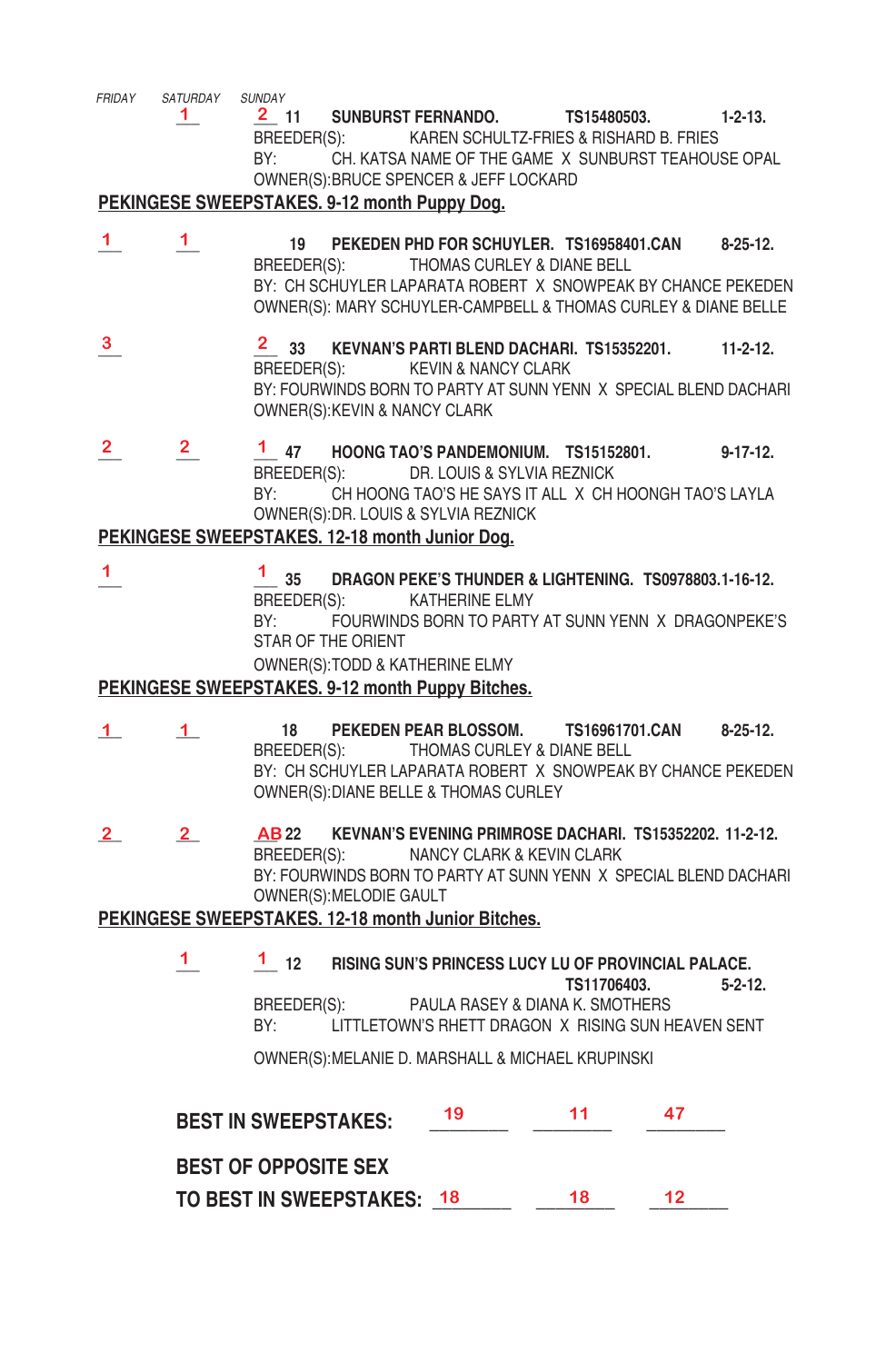# **VETERAN SWEEPSTAKES**

|                                                                        | Friday, August 23                             |                                   | Saturday, August 24                                                                                                    |                                                                                                     | Sunday, August 25<br>Judge Mr. Larry Berg                                                                     |                 |  |
|------------------------------------------------------------------------|-----------------------------------------------|-----------------------------------|------------------------------------------------------------------------------------------------------------------------|-----------------------------------------------------------------------------------------------------|---------------------------------------------------------------------------------------------------------------|-----------------|--|
| Judge: Ms. Carmen Blankenship<br>Judge: Ms. Reba Namachar              |                                               |                                   |                                                                                                                        |                                                                                                     |                                                                                                               |                 |  |
| <b>FRIDAY</b>                                                          | <b>SATURDAY</b>                               | <b>SUNDAY</b>                     | PEKINGESE VETERAN SWEEPSTAKES. 7-10 year old Dogs.                                                                     |                                                                                                     |                                                                                                               |                 |  |
| $1\overline{ }$                                                        | 1                                             | 1 25<br>BREEDER(S):               | <b>CH LOUNAR WHY NOT.</b>                                                                                              | I LOUISE HARDEN & RUTHELLEN VIALL<br>OWNER(S): GLORIA H. JONES & I. LOUISE HARDEN                   | TR44297801.<br>BY: CH LOUNAR SPLISH SPLASH X CH LOUNAR PAGODA ELEGANT BELLE                                   | 7-6-05.         |  |
| <u>AB</u>                                                              | AВ                                            | AB 49<br>BREEDER(S):<br>BY:       |                                                                                                                        | NISHA D. COONS & KAREN L. ROLSON                                                                    | CH HAUS OF ESE OPERATION MIDNYTE. TS24207001. 11-19-03.<br>OAKHILL'S PARDON MY DUST X SHAWMAR KISS AFTER DARK |                 |  |
|                                                                        |                                               |                                   |                                                                                                                        | OWNER(S): NISHA D. COONS & KAREN L. ROLSON<br>PEKINGESE VETERAN SWEEPSTAKES. 7-10 year old Bitches. |                                                                                                               |                 |  |
| 1                                                                      | 1.                                            | 1 24<br>BREEDER(S):               | CH LOUNAR RUBY SLIPPERS.<br>OWNER(S): I. LOUISE HARDEN JAMES                                                           | I LOUISE HARDEN                                                                                     | TR52844701.<br>BY: CH YAKEE FORWARD STEP AT PLEIKU X LOUNAR A SPLACH OF EMERALD                               | $5 - 18 - 06$ . |  |
| <b>SWEEPSTAKES:</b>                                                    | <b>BEST IN VETERAN</b>                        |                                   | 25                                                                                                                     | 25                                                                                                  | 24                                                                                                            |                 |  |
| BEST OF OPPOSITE SEX TO BEST<br>24<br>25<br>IN VETERAN SWEEPSTAKES: 24 |                                               |                                   |                                                                                                                        |                                                                                                     |                                                                                                               |                 |  |
|                                                                        |                                               |                                   | <b>BREED JUDGING</b>                                                                                                   |                                                                                                     |                                                                                                               |                 |  |
|                                                                        |                                               |                                   | <b>DOG CLASSES</b>                                                                                                     |                                                                                                     |                                                                                                               |                 |  |
|                                                                        | Friday, August 23<br>Judge: Dr. Thomas Graves |                                   | Saturday, August 24<br>Judge: Ms. Margaret Reed                                                                        |                                                                                                     | Sunday, August 25<br>Judge Mr. Jason Hoke                                                                     |                 |  |
|                                                                        |                                               | PEKINGESE. 6-9 month Puppy Dogs.  |                                                                                                                        |                                                                                                     |                                                                                                               |                 |  |
|                                                                        | $\mathbf{2}^-$                                | $3 - 11$<br>BREEDER(S):<br>BY:    | <b>SUNBURST FERNANDO.</b>                                                                                              |                                                                                                     | TS15480503.<br>KAREN SCHULTZ-FRIES & RISHARD B. FRIES<br>CH. KATSA NAME OF THE GAME X SUNBURST TEAHOUSE OPAL  | $1 - 2 - 13.$   |  |
| $\overline{\mathbf{2}}_{-}$                                            | 1.                                            | 2 41<br>BREEDER(S):<br>BY:        | <b>PEQUEST PEKING DUCK.</b>                                                                                            | OWNER(S): BRUCE SPENCER & JEFF LOCKARD<br><b>DAVID FITZPATRICK</b>                                  | TS1711602.<br>CH PEQUEST DEVON X PEQUEST SALLY SUNSHINE                                                       | $2 - 23 - 13$ . |  |
| 1                                                                      | 3                                             | BY:                               | OWNER(S): DAVID FITZPATRICK<br>43 PEQUEST GENERAL TSO.<br>BREEDER(S): DAVID FITZPATRICK<br>OWNER(S): DAVID FITZPATRICK |                                                                                                     | TS1711601.<br>CH PEQUEST DEVON X PEQUEST SALLY SUNSHINE                                                       | $2 - 23 - 13$   |  |
|                                                                        |                                               | PEKINGESE. 9-12 month Puppy Dogs. |                                                                                                                        |                                                                                                     |                                                                                                               |                 |  |
| <u>AB</u>                                                              |                                               | 39<br>BREEDER(S):<br>BY:          | PEQUEST CHARLIE CHAN.<br>OWNER(S): DAVID FITZPATRICK                                                                   | DAVID FITZPATRICK                                                                                   | TS16076401.<br>CH PALACE GARDEN MALACHY X CH PEQUEST LUCY                                                     | $9 - 25 - 12$ . |  |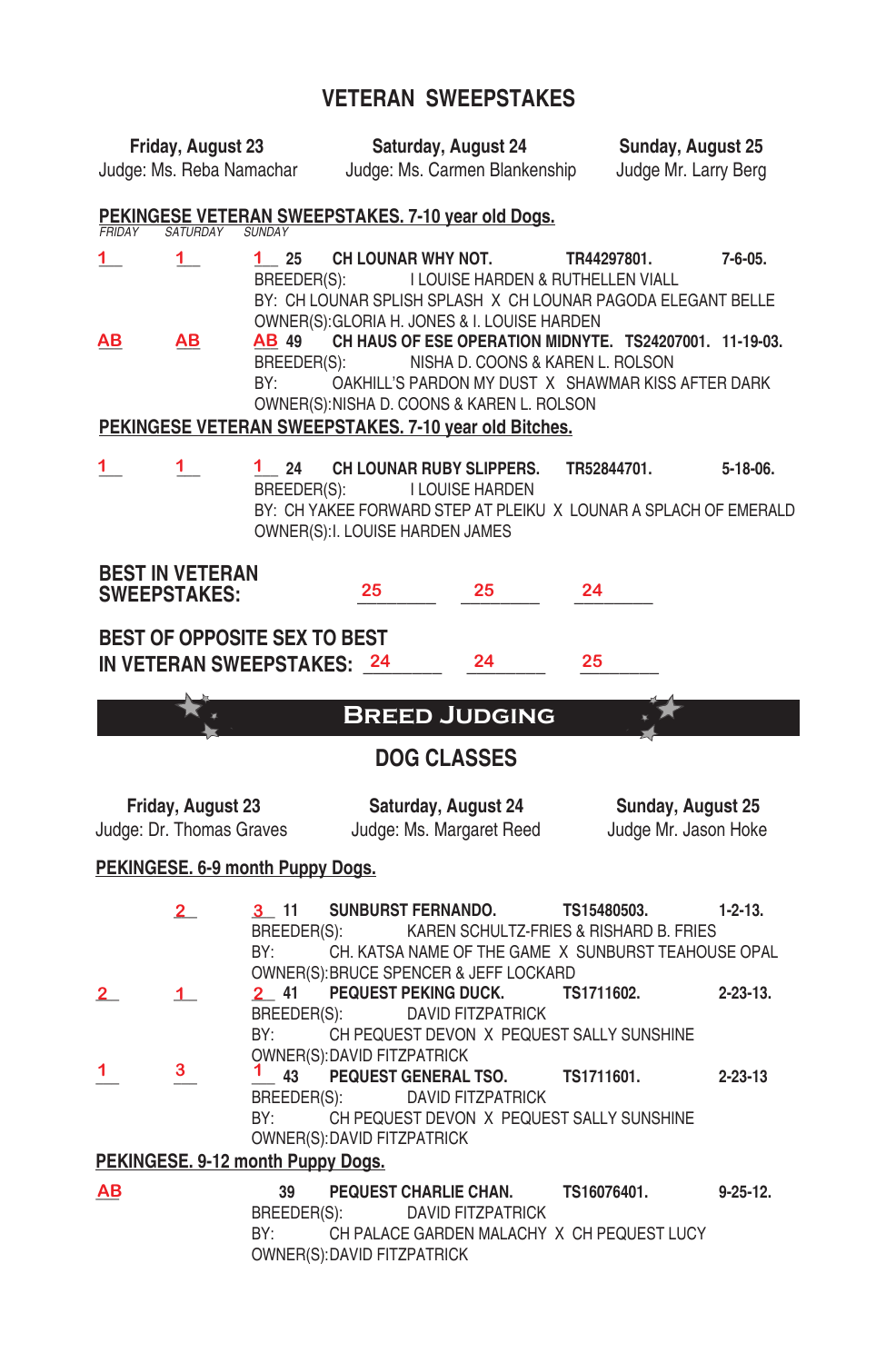| <b>FRIDAY</b> | SATURDAY | <b>SUNDAY</b> |
|---------------|----------|---------------|
|               |          |               |

**\_\_\_ \_\_\_ \_\_\_ 47 HOONG TAO'S PANDEMONIUM. TS15152801. 9-17-12.** BREEDER(S): DR. LOUIS & SYLVIA REZNICK BY: CH HOONG TAO'S HE SAYS IT ALL X CH HOONGH TAO'S LAYLA OWNER(S): DR. LOUIS & SYLVIA REZNICK  $1 \t 1$ 

#### **PEKINGESE. Bred By Exhibitor Dogs.**

| 4            | 3              | $\mathbf{2}$                        |                                                   | 9 H.T. REVEILLE FOR LON DU. TS14544002.                                                       |             | $11-29-12.$        |
|--------------|----------------|-------------------------------------|---------------------------------------------------|-----------------------------------------------------------------------------------------------|-------------|--------------------|
|              |                |                                     |                                                   | BREEDER(S): DEBORAH THOMPSON                                                                  |             |                    |
|              |                |                                     |                                                   | BY: CH LON DU TIMELESS PLEASURE X H.T. I WISH I WAS IN DIXIE                                  |             |                    |
| $\mathbf{2}$ | 1.             |                                     | OWNER(S): DEBORAH THOMPSON                        |                                                                                               |             |                    |
|              |                |                                     |                                                   | $1$ 15 LAKSHMI TAYLOR MADE AT POOLE'S IDE. TS15336201. 12-3-12.                               |             |                    |
|              |                | BY:                                 |                                                   | BREEDER(S): GREGORY SINER & IRENE REASONS<br>GCH PALACE GARDEN MALACHI X CH LAKSHMI BONNET    |             |                    |
|              |                |                                     |                                                   | OWNER(S): GREGORY SINER & IRENE REASONS                                                       |             |                    |
| 1.           | $\overline{2}$ | 19                                  |                                                   | PEKEDEN PHD FOR SCHUYLER. TS16958401.CAN 8-25-12.                                             |             |                    |
|              |                | BREEDER(S):                         |                                                   | THOMAS CURLEY & DIANE BELL                                                                    |             |                    |
|              |                |                                     |                                                   | BY: CH SCHUYLER LAPARATA ROBERT X SNOWPEAK BY CHANCE PEKEDEN                                  |             |                    |
|              |                |                                     |                                                   | OWNER(S): MARY SCHUYLER-CAMPBELL & THOMAS CURLEY & DIANE BELLE                                |             |                    |
|              |                |                                     |                                                   | 3 33 KEVNAN'S PARTI BLEND DACHARI. TS15352201.                                                |             | $11-2-12$          |
|              |                | BREEDER(S):                         |                                                   | KEVIN & NANCY CLARK<br>BY: FOURWINDS BORN TO PARTY AT SUNN YENN X SPECIAL BLEND DACHARI       |             |                    |
|              |                |                                     | OWNER(S): KEVIN & NANCY CLARK                     |                                                                                               |             |                    |
|              |                |                                     |                                                   |                                                                                               |             |                    |
| 3            |                | $4\overline{35}$                    |                                                   | DRAGON PEKE'S THUNDER & LIGHTENING. TS0978803.1-16-12.                                        |             |                    |
|              |                |                                     |                                                   | BREEDER(S): KATHERINE ELMY                                                                    |             |                    |
|              |                | BY:                                 |                                                   | FOURWINDS BORN TO PARTY AT SUNN YENN X DRAGONPEKE'S                                           |             | STAR OF THE ORIENT |
|              |                |                                     |                                                   | OWNER(S): TODD & KATHERINE ELMY                                                               |             |                    |
| AВ           |                | 37                                  | <b>PEQUEST PADDINGTON.</b>                        |                                                                                               | TS13016901. | $5 - 1 - 12$ .     |
|              |                |                                     |                                                   | BREEDER(S): DAVID FITZPATRICK                                                                 |             |                    |
|              |                | BY:                                 |                                                   | CH YAKEE EASILY PERSUADED X PEQUEST SALLY SUNSHINE                                            |             |                    |
|              |                |                                     | <b>OWNER(S): DAVID FITZPATRICK</b>                |                                                                                               |             |                    |
|              |                |                                     | PEKINGESE. Open Dogs 8 lbs. & over - B/W/C/B&T/P. |                                                                                               |             |                    |
| $\mathbf{2}$ | $\mathbf{1}$   | $\frac{1}{\sqrt{5}}$ 5              |                                                   | WINDEMERE N' TAIBEL REBEL IN WHITE AT CANTRIP.                                                |             |                    |
|              |                |                                     |                                                   |                                                                                               | TS07819701. | $11-2-11.$         |
|              |                |                                     |                                                   | BREEDER(S): BERYL WILLIAMS                                                                    |             |                    |
|              |                |                                     |                                                   | BY: CH WINDEMER'S ANSWER ME IN WHITE X CH TAIBEL KOPPERS FROST                                |             |                    |
| 1.           | 2 <sup>1</sup> |                                     | OWNER(S): HEATHER BRADBURY                        |                                                                                               |             |                    |
|              |                |                                     |                                                   | 17 PEKEDEN PRESIDENTIAL. YW48839.CAN                                                          |             | $11 - 7 - 11$ .    |
|              |                |                                     |                                                   | BREEDER(S): THOMAS CURLEY & DIANE BELL<br>BY: PEKEVALLEY BLACK W WHITE KUFFS X SMOWPEAK CHILI |             |                    |
|              |                |                                     |                                                   |                                                                                               |             | PEPPER OF PEKEDEN  |
|              |                |                                     |                                                   | OWNER(S): DIANE BELLE & THOMAS CURLEY                                                         |             |                    |
|              |                | PEKINGESE. Open Dogs 8 lbs. - AOAC. |                                                   |                                                                                               |             |                    |
| 1            | 1.             |                                     |                                                   |                                                                                               |             |                    |
|              |                | 7                                   |                                                   | SW'S HARD ACT TO FOLLOW. TS17243401.THAI                                                      |             | $1-11-11.$         |
|              |                | BY:                                 |                                                   | BREEDER(S): SUWAN NGAMSIRIWONG<br>LIVANDA SAN ETO X SW'S IRRESTIBLE BABY                      |             |                    |
|              |                |                                     |                                                   |                                                                                               |             |                    |

OWNER(S): WILLIAM THIO

| <b>WINNERS DOG:</b>                   |  |  |
|---------------------------------------|--|--|
| <b>RESERVE</b><br><b>WINNERS DOG:</b> |  |  |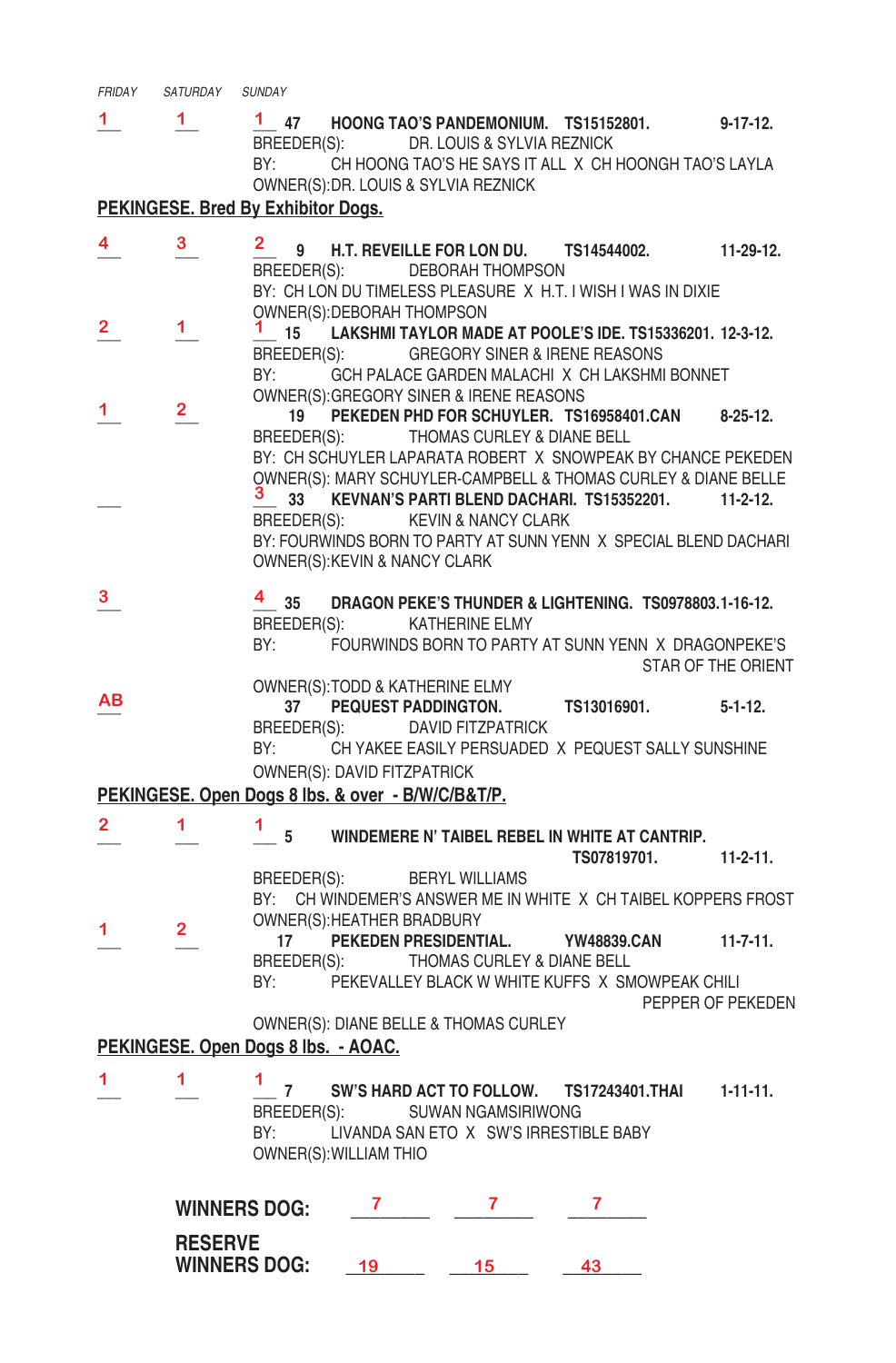#### **BITCH CLASSES**

# **PEKINGESE. 6-9 month Puppy Bitches.** *FRIDAY SATURDAY SUNDAY*

- **\_\_\_ \_\_\_ 32 RAMUNDO MA PETITE MOUFETTE. TS14473301. 11-4-12.** BREEDER(S): LESTER SMIEJAN BY: CH RAMUNDO SAMSON THE RESOLUTE X RAMUNDO LA MERLETTE OWNER(S):LESTER SMIEJAN<br>MU MU MU 40 PFOUEST PING PI **\_\_\_ \_\_\_ \_\_\_ 40 PEQUEST PING PING PANDA. TS16076402. 9-25-12.** BREEDER(S): DAVID FITZPATRICK BY: CH PALACEGARDEN MALACHY X CH PEQUEST LUCY OWNER(S): DAVID FITZPATRICK **PEKINGESE. 9-12 month Puppy Bitches. \_\_\_ \_\_\_ \_\_\_ 22 KEVNAN'S EVENING PRIMROSE DACHARI. TS15352202. 11-2-12.** BREEDER(S): NANCY CLARK & KEVIN CLARK BY: FOURWINDS BORN TO PARTY AT SUNN YENN X SPECIAL BLEND DACHARI OWNER(S): MELODIE GAULT **PEKINGESE. Bred By Exhibitor Bitches. \_\_\_ \_\_\_ 18 PEKEDEN PEAR BLOSSOM. TS16961701.CAN 8-25-12**. BREEDER(S): THOMAS CURLEY & DIANE BELL BY: CH SCHUYLER LAPARATA ROBERT X SNOWPEAK BY CHANCE PEKEDEN OWNER(S): DIANE BELLE & THOMAS CURLEY<br>AB AB 34 RAMUNDO LULU'S BACK IN TOWN **\_\_\_ \_\_\_ 34 RAMUNDO LULU'S BACK IN TOWN. TS14473302. 11-4-12.** BREEDER(S): LESTER SMIEJAN BY: CH RAMUNDO SAMSON THE RESOLUTE X RAMUNDO LA MERLETTE OWNER(S):LESTER SMIEJAN **\_\_\_ 38 PEQUEST LADY MARY. TS16076601. 11-16-12.** BREEDER(S): DAVID FITZPATRICK BY: CH YAKEE EASILY PERSUADED X CH PEQUEST HENNY PENNY OWNER(S):DAVID FITZPATRICK<br>1 MU 44 SUNBURST LOVE ME **\_\_\_ \_\_\_ 44 SUNBURST LOVE ME DO. TS07042002. 11-1-11.** BY: GCH SUNBURST HEY JUDG X SUMBURST SHIMMY SHIMMY OWNER(S): KAREN E. SCHULTZ-FRIES & RICHARD B. FRIES **PEKINGESE. Open Bitches Under 8 lbs. \_\_\_ \_\_\_ 16 PEKEDEN MISS ADVENTURES. YU435596.CAN 10-19-11.** BREEDER(S): THOMAS CURLEY & DIANE BELL BY: CH PEKEDEN PER CHANCE X PEKEDEN MISS WOO OWNER(S):THOMAS CURLEY & DIANE BELL<br>1 30 DREAMSVILLE STEAL MY HEART **\_\_\_ \_\_\_ \_\_\_ 30 DREAMSVILLE STEAL MY HEART. TS15463901. 6-5-11.** BREEDER(S): DRS. CHRISTINE & RAYMUNDO LO BY: CH DREAMVILLE DUKE ELLINGTON X DREAMVILLE THROUGH THE FIRE OWNER(S): NISHA D. COONS, KAREN L.ROLSON, DRS. CHRISTINE & RAMUNDO LO **PEKINGESE. Open Bitches 8 lbs. & over - B/W/C/B&T/P. \_\_\_ \_\_\_ \_\_\_ 14 TAEPLACE COCO CHANEL. TS13909102. 7-29-12.** BREEDER(S): JOHN FERRIER & BETH FERRIER BY: TAEPLACE ROCKET MAN X PRIMA LOVE ME TENDER TAEPLACE OWNER(S): GLADYS KNOX & BETH FERRIER **PEKINGESE. Open Bitches 8 lbs. & over - AOAC.**  $1<sub>a</sub>$ **MU MU MU 1 2 2 AB AB 1 MU** 44 **2 2 1** 1 1 **1 1 1 1**
- **\_\_\_ \_\_\_ \_\_\_ 10 DREAMVILLE AMBROSIA. TS17135501. 6-15-09.** BREEDER(S): RAYMUNDO W. LO & CHRISTINE LO BY: MUHLIN CARTEL OF DREAMVILLE X DREAMVILLE PROUD MARY OWNER(S): RAYMUNDO E. LO & CHRISTINE LO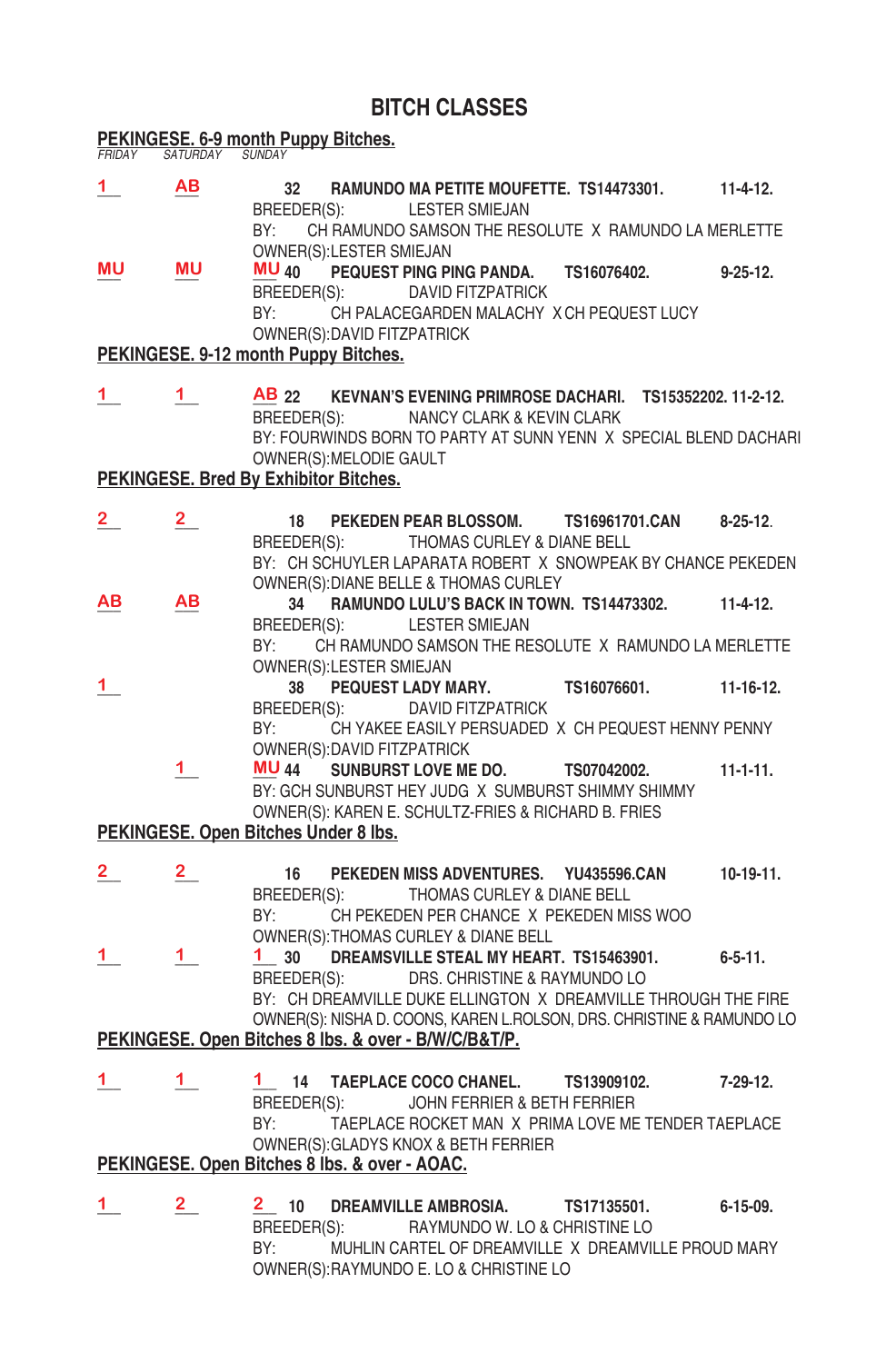|                        | 3               | 3 12 RISING SUN'S PRINCESS LUCY LU OF PROVINCIAL PALACE.<br>TS11706403.<br>BREEDER(S): PAULA RASEY & DIANA K. SMOTHERS                                                                                                                                                                                                                       | $5 - 2 - 12$ .    |
|------------------------|-----------------|----------------------------------------------------------------------------------------------------------------------------------------------------------------------------------------------------------------------------------------------------------------------------------------------------------------------------------------------|-------------------|
|                        |                 | BY: and the set of the set of the set of the set of the set of the set of the set of the set of the set of the set of the set of the set of the set of the set of the set of the set of the set of the set of the set of the s<br>LITTLETOWN'S RHETT DRAGON X RISING SUN HEAVEN SENT<br>OWNER(S): MELANIE D. MARSHALL & MICHAEL A. KRUPINSKI |                   |
| ΑВ                     | ΑВ              | AB 26 MUHLIN MARQUIS MARIGOLD. TS13845002.<br>BREEDER(S): RUTH L. WEST & PATRICIA G. METZGER<br>BY:<br>CH MUHLIN CONFIDANTE X LARO WEE PINTO OF MUHLIN<br>OWNER(S): I. LOUISE HARDEN                                                                                                                                                         | $8 - 10 - 12$ .   |
|                        | 1.              | 1 36 PEQUEST LADY MARY.<br>TS16076601.<br>BREEDER(S): DAVID FITZPATRICK<br>BY:<br>CH YAKEE EASILY PERSUADED X CH PEQUEST HENNY PENNY<br>OWNER(S): DAVID FITZPATRICK                                                                                                                                                                          | $11 - 16 - 12$ .  |
|                        | <b>RESERVE</b>  | <b>WINNERS BITCH:</b><br>30<br>44<br>36                                                                                                                                                                                                                                                                                                      |                   |
|                        |                 | 36<br>10<br>38<br><b>WINNERS BITCH:</b>                                                                                                                                                                                                                                                                                                      |                   |
|                        |                 | <b>BEST OF BREED COMPETITION</b>                                                                                                                                                                                                                                                                                                             |                   |
| <b>DOGS:</b><br>FRIDAY | <b>SATURDAY</b> | <b>SUNDAY</b>                                                                                                                                                                                                                                                                                                                                |                   |
|                        |                 | $21 -$<br>CH SCHUYLER'S LAPARATA ROBERT. TR79975901.                                                                                                                                                                                                                                                                                         | $10-15-07$ .      |
|                        |                 | BREEDER(S): MARY SCHUYLER-CAMPBELL<br>BY:<br>SCHUYLER'S ROBERT OF ARGYLE X AI KOU TRIBUTES TO LAPARATA                                                                                                                                                                                                                                       |                   |
|                        |                 | OWNER(S): MARY SCHUYLER-CAMPBELL                                                                                                                                                                                                                                                                                                             |                   |
|                        |                 | GCH SUNBURST SUNSHINE SUPERMAN. TR98573802. 7-22-10.<br>27<br>BREEDER(S): KAREN SCHULTZ-FRIES & RICHARD B. FRIES                                                                                                                                                                                                                             |                   |
|                        |                 | BY: and the set of the set of the set of the set of the set of the set of the set of the set of the set of the<br>CH SUNBURST BLUE BAYOU X SUNBURST KISS FROM A ROSE<br>OWNER(S): THOMAS JENKINS & VINCENT HEDRICK                                                                                                                           |                   |
| ΑВ                     | ΑВ              | CH KATSA MY PREROGATIVE. TS10533401.<br>29                                                                                                                                                                                                                                                                                                   | 4-12-12.          |
|                        |                 | THOMAS JENKINS & VINCENT HEDRICK<br>BREEDER(S):<br>GCH PEQUEST LOVE CONQUERS ALL X CH SUNBURST LITTLE<br>BY:                                                                                                                                                                                                                                 | <b>TOWN FLIRT</b> |
|                        | ΑВ              | OWNER(S): THOMAS JENKINS & VINCENT HEDRICK                                                                                                                                                                                                                                                                                                   |                   |
|                        |                 | CH RAMUNDO SAMSON THE RESOLUTE, TR94997801, 12-6-09<br>31<br>BREEDER(S):<br><b>LESTER SMIEJAN</b>                                                                                                                                                                                                                                            |                   |
|                        |                 | CH ROMICHE THE MALTESE FALCON X TAEPLACE RESOLUTIONS<br>BY:<br>OWNER(S): LESTER SMIEJAN                                                                                                                                                                                                                                                      | FOR RAMUNDO       |
|                        |                 | CH YAKEE EASILY PERSUADED. TR96260001. 11-7-08.<br>45                                                                                                                                                                                                                                                                                        |                   |
|                        |                 | BREEDER(S):<br>ALBERT EASDON<br>CH YAKEE AND DON'T FORGET IT X CH YAKEE FOLLOW THIS<br>BY:                                                                                                                                                                                                                                                   |                   |
| AВ                     | ΑВ              | OWNER(S): MRS. SANDRA M. MIDDLEBROOKS & DAVID FITZPATRICK<br>$AB_{49}$<br>CH HAUS OF ESE OPERATION MIDNYTE. TS24207001. 11-19-03.                                                                                                                                                                                                            |                   |
|                        |                 | BREEDER(S):<br>NISHA D. COONS & KAREN L. ROLSON                                                                                                                                                                                                                                                                                              |                   |
|                        |                 | OAKHILL'S PARDON MY DUST X SHAWMAR KISS AFTER DARK<br>BY:<br>OWNER(S): NISHA D. COONS & KAREN L. ROLSON                                                                                                                                                                                                                                      |                   |
| <b>BITCHES:</b>        |                 |                                                                                                                                                                                                                                                                                                                                              |                   |
|                        |                 | CH PALACEGARDEN SELMA.<br>6<br>TS13117301.<br>BREEDER(S):<br><b>JEAN &amp; JIM SMITH</b>                                                                                                                                                                                                                                                     | $5 - 17 - 12$ .   |
|                        |                 | BY:<br>CH PALACEGARDEN DONOVAN X SUSHIMA KEEP'N STYLE<br>OWNER(S): AILEEN THOMSON                                                                                                                                                                                                                                                            |                   |